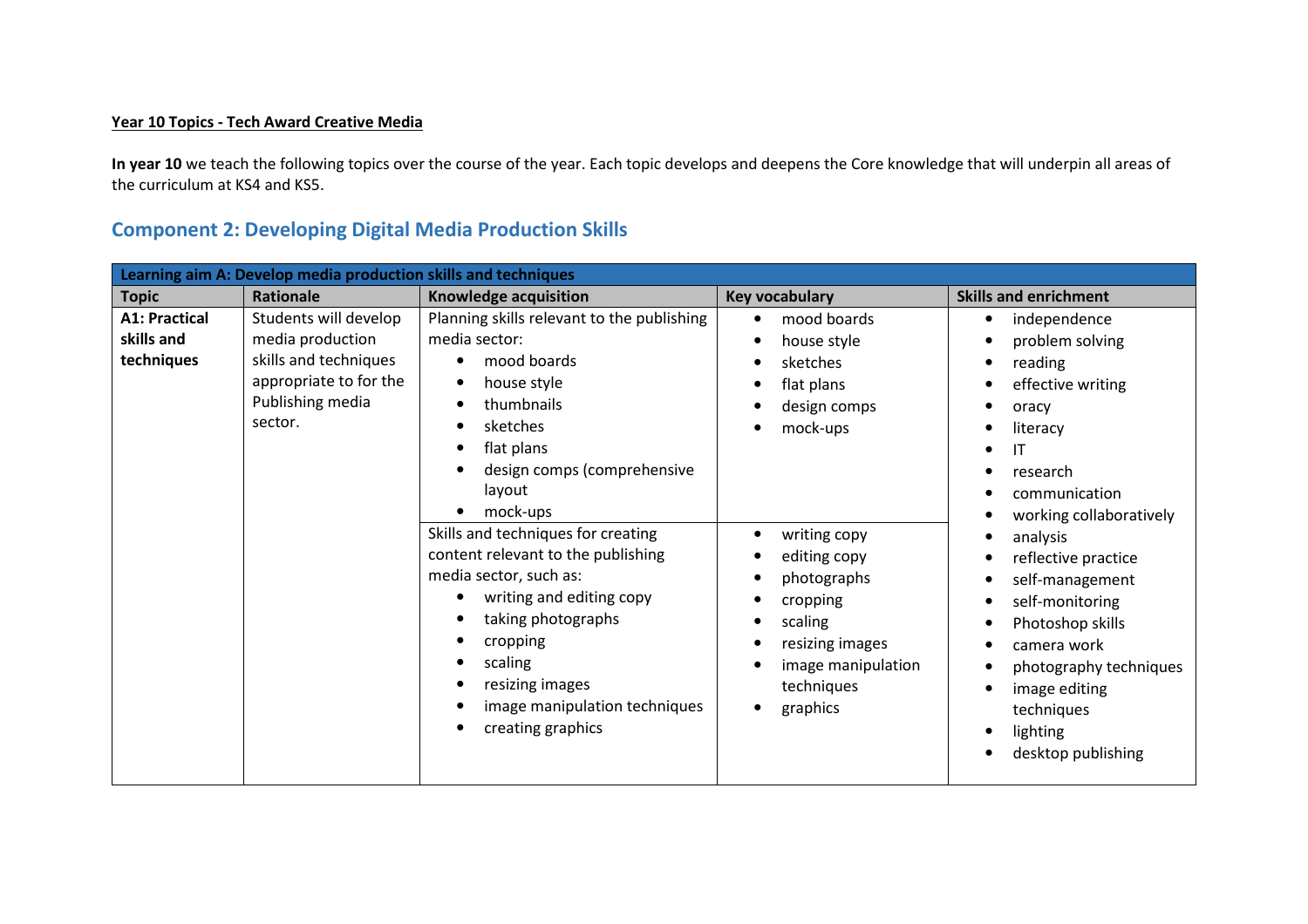| Skills and techniques for combining,<br>shaping and refining content relevant to<br>the publishing media sector, such as:<br>page layout and design<br>typography<br>use of colour<br>paragraph and character styles<br>text wrap<br>columns<br>creating a visual hierarchy<br>using white space | page layout<br>page design<br>typography<br>colour<br>paragraph styles<br>character styles<br>text wrap<br>$\bullet$<br>columns<br>visual hierarchy<br>white space<br>$\bullet$ |
|--------------------------------------------------------------------------------------------------------------------------------------------------------------------------------------------------------------------------------------------------------------------------------------------------|---------------------------------------------------------------------------------------------------------------------------------------------------------------------------------|
|--------------------------------------------------------------------------------------------------------------------------------------------------------------------------------------------------------------------------------------------------------------------------------------------------|---------------------------------------------------------------------------------------------------------------------------------------------------------------------------------|

| Learning aim B: Apply media production skills and techniques |                                                                                                                                                                           |                                                                                                                                                                                               |                                                                                             |                                                                                                                                                                                                                                      |
|--------------------------------------------------------------|---------------------------------------------------------------------------------------------------------------------------------------------------------------------------|-----------------------------------------------------------------------------------------------------------------------------------------------------------------------------------------------|---------------------------------------------------------------------------------------------|--------------------------------------------------------------------------------------------------------------------------------------------------------------------------------------------------------------------------------------|
| <b>Topic</b>                                                 | <b>Rationale</b>                                                                                                                                                          | <b>Knowledge acquisition</b>                                                                                                                                                                  | <b>Key vocabulary</b>                                                                       | <b>Skills and enrichment</b>                                                                                                                                                                                                         |
| <b>B1: Pre-</b><br>production<br>processes and<br>practices  | Students will apply<br>relevant media<br>production skills and<br>techniques through<br>the following media<br>practices: pre-<br>production,                             | Publishing pre-production processes<br>and practices, such as producing:<br>thumbnails<br>sketches of page layouts<br>design comps (comprehensive<br>layout)<br>page mock-ups                 | thumbnails<br>$\bullet$<br>sketches<br>٠<br>design comps<br>٠<br>page mock-ups<br>$\bullet$ | independence<br>$\bullet$<br>problem solving<br>$\bullet$<br>reading<br>٠<br>effective writing<br>$\bullet$<br>oracy<br>$\bullet$<br>literacy<br>$\bullet$<br>IT<br>$\bullet$                                                        |
| <b>B2: Production</b><br>processes and<br>practices          | production and post-<br>production when<br>reworking extracts of<br>an existing media<br>product/s such as a<br>movie trailer, a<br>magazine cover or a<br>platform game. | Publishing production processes and<br>practices, such as:<br>preparing copy<br>taking photographs<br>image manipulation<br>creating graphics<br>saving images in appropriate<br>file formats | copy<br>photographs<br>٠<br>image manipulation<br>graphics<br>٠<br>file formats             | research<br>$\bullet$<br>communication<br>$\bullet$<br>working collaboratively<br>analysis<br>$\bullet$<br>reflective practice<br>٠<br>self-management<br>$\bullet$<br>self-monitoring<br>$\bullet$<br>Photoshop skills<br>$\bullet$ |
| B3: Post-<br>production                                      |                                                                                                                                                                           | Publishing post-production processes<br>and practices, such as:                                                                                                                               | assets<br>page layout<br>design concepts                                                    | camera work<br>$\bullet$<br>photography techniques<br>$\bullet$                                                                                                                                                                      |